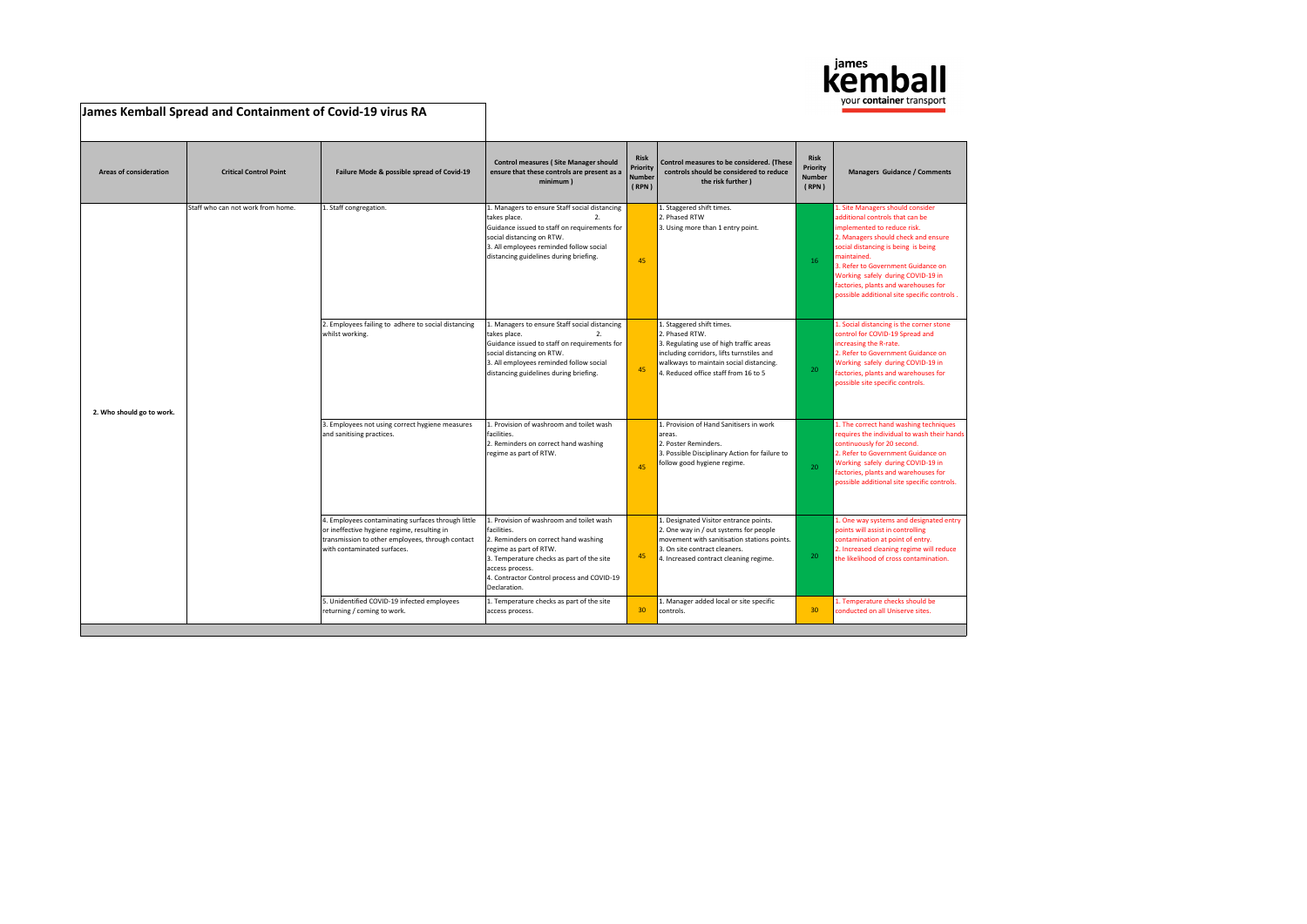

|                           | James Kemball Spread and Containment of Covid-19 virus RA                                                                                                                                                                                                |                                                                                   |                                                                                                                                                                                                                       |                |                                                                                                                                               |                | your <b>container</b> transport                                                                                                                                                                                                                                                                                                                                                                                                                                                                              |
|---------------------------|----------------------------------------------------------------------------------------------------------------------------------------------------------------------------------------------------------------------------------------------------------|-----------------------------------------------------------------------------------|-----------------------------------------------------------------------------------------------------------------------------------------------------------------------------------------------------------------------|----------------|-----------------------------------------------------------------------------------------------------------------------------------------------|----------------|--------------------------------------------------------------------------------------------------------------------------------------------------------------------------------------------------------------------------------------------------------------------------------------------------------------------------------------------------------------------------------------------------------------------------------------------------------------------------------------------------------------|
|                           | Staff who can work from home but attend<br>site occasionally.                                                                                                                                                                                            | 1. Lack of equipment or communication at home<br>leading to staff attending site. | 1. Staff issued remote workstations.<br>2.<br>Communication remotely through Teams<br>platform.                                                                                                                       | $\overline{a}$ | 1. Site Manager can furlough employees: 5<br>staff in the office, 3 furloughed, 8 working at<br>home                                          |                | . Managers should make every effort<br>ensure staff who can work from home<br>have the correct equipment and minimise<br>the requirement to attend site.<br>2. All meetings should be through the<br>Teams platform.<br>3. Keeping in touch with off-site workers<br>on their working arrangements including<br>their welfare, mental and physical health<br>and personal security.<br>$\overline{a}$<br>Managers should consider the use of<br>Clockify to manage remote operatives.                        |
| 2. Who should go to work. |                                                                                                                                                                                                                                                          | 2. Attend site to collect / replenish stationary or<br>equipment.                 | 1. Pre-arranged time for essential site visit.<br>2. Managers to ensure Staff social distancing<br>takes place while attending site.<br>3. Correct hygiene measures and sanitising<br>practices while attending site. | $\Delta$       | 1. Managers are arranging delivery of<br>required stationary or equipment to<br>employees home.<br>2. Employee's attending site out of hours. | $\Delta$       | 1. Managers should make every effort<br>ensure staff who can work from home<br>have the correct equipment and minimise<br>the requirement to attend site.                                                                                                                                                                                                                                                                                                                                                    |
|                           |                                                                                                                                                                                                                                                          | 3. Attend site to collect personal belongings.                                    | 1. Pre-arranged time for essential site visit.<br>2. Managers to ensure Staff social distancing<br>takes place while attending site.<br>3. Correct hygiene measures and sanitising<br>practices while attending site. | $\overline{A}$ | 1. Managers are arranging delivery of<br>required stationary or equipment to<br>employees home.<br>2. Employee's attending site out of hours. | $\overline{4}$ | 1. Managers should make every effort<br>ensure staff who can work from home<br>have the correct equipment and minimise<br>the requirement to attend site.                                                                                                                                                                                                                                                                                                                                                    |
|                           |                                                                                                                                                                                                                                                          |                                                                                   |                                                                                                                                                                                                                       |                |                                                                                                                                               |                |                                                                                                                                                                                                                                                                                                                                                                                                                                                                                                              |
|                           | 2.1. Protect the vulnerable individuals.<br>2.1a Clinically Extremely Vulnerable<br>Individuals. ( Clinically extremely<br>vulnerable people will have received a<br>letter telling them they are in this group, or<br>will have been told by their GP.) | 1. Attending work.                                                                | 1. Self Isolation.<br>2. Shielding at home.<br>3. Work from home.<br>4. Placed on Furlough.                                                                                                                           | $\overline{0}$ | Should Not Attend Work                                                                                                                        |                | L. Refer to Government Guidance on<br>Working safely during COVID-19 in<br>factories, plants and warehouses for<br>possible additional site specific controls.<br>2. Managers should ensure if staff can<br>work from home they have the<br>equipment. If not staff could be<br>furloughed.<br>3. Keeping in touch with off-site<br>employees on their arrangements<br>including their welfare, mental and<br>physical health and personal security.<br>3. weekly / Monthly reviews of Covid alert<br>stage. |
| 2. Who should go to work. | 2.1. Protect the vulnerable individuals.<br>2.1b Clinically Vulnerable Individuals<br>Clinically vulnerable people include those<br>aged 70 or over and those with some<br>underlying health conditions (As per<br>previous HR Guidance).                | 1. Attending work.                                                                | 1. Self Isolation.<br>2. Shielding at home.<br>3. Work from home.<br>4. Placed on Furlough.                                                                                                                           | $\overline{0}$ | 1. Site Manager can furlough employees: 5<br>staff in the office, 3 furloughed, 8 working at<br>home                                          | $\overline{0}$ | 1. Refer to Government Guidance on<br>Working safely during COVID-19 in<br>factories, plants and warehouses for<br>possible additional site specific controls.<br>2. Managers should ensure if staff can<br>work from home they have the<br>equipment. If not staff could be<br>furloughed.<br>3. Keeping in touch with off-site<br>employees on their arrangements<br>including their welfare, mental and<br>physical health and personal security.<br>3. weekly / Monthly reviews of Covid alert<br>stage. |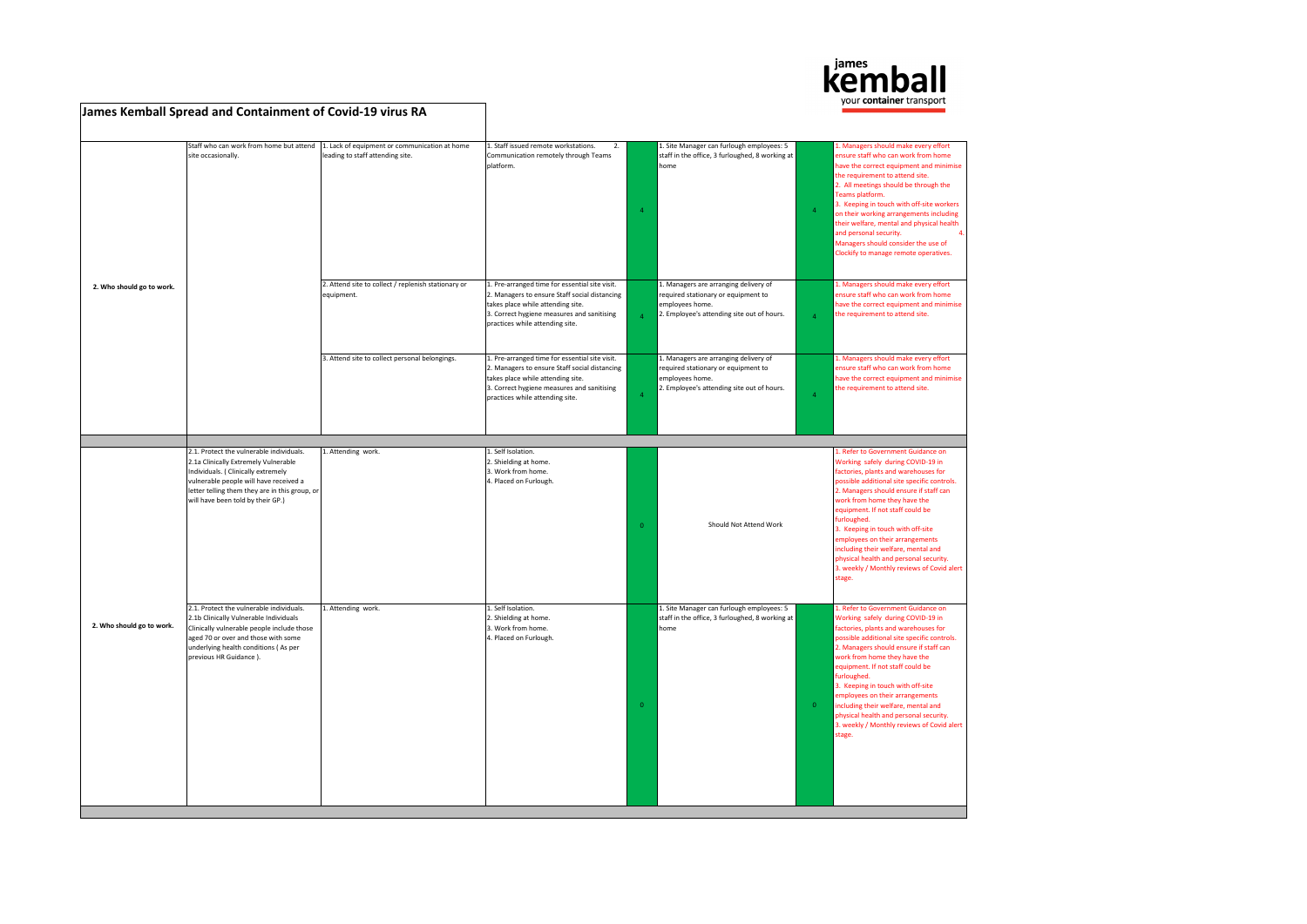

|                               | James Kemball Spread and Containment of Covid-19 virus RA |                                                                                                                                                                                     |                                                                                                                                                                                                                                |                |                                                                                                                                                                                                                                                                |                |                                                                                                                                                                                                                                                                                                                                                                                                                                                                                                                 |
|-------------------------------|-----------------------------------------------------------|-------------------------------------------------------------------------------------------------------------------------------------------------------------------------------------|--------------------------------------------------------------------------------------------------------------------------------------------------------------------------------------------------------------------------------|----------------|----------------------------------------------------------------------------------------------------------------------------------------------------------------------------------------------------------------------------------------------------------------|----------------|-----------------------------------------------------------------------------------------------------------------------------------------------------------------------------------------------------------------------------------------------------------------------------------------------------------------------------------------------------------------------------------------------------------------------------------------------------------------------------------------------------------------|
| 2. Who should go to work.     | 2.2 Workers who need to self-isolate.                     | 1. Attending work.                                                                                                                                                                  | 1. Self Isolation.<br>2. Shielding at home.<br>3. Work from home.<br>4. Placed on Furlough.                                                                                                                                    | $\mathbf{0}$   |                                                                                                                                                                                                                                                                |                | 1. Refer to Government Guidance on<br>Working safely during COVID-19 in<br>factories, plants and warehouses for<br>possible additional site specific controls.<br>2. Managers should ensure if staff can<br>work from home they have the<br>equipment. If not staff could be<br>furloughed.<br>3. Keeping in touch with off-site workers<br>on their working arrangements including<br>their welfare, mental and physical health<br>and personal security.<br>weekly / Monthly reviews of Covid alert<br>stage. |
|                               |                                                           |                                                                                                                                                                                     |                                                                                                                                                                                                                                |                |                                                                                                                                                                                                                                                                |                |                                                                                                                                                                                                                                                                                                                                                                                                                                                                                                                 |
|                               | 3.1 Coming to work and leaving work.                      | 1. Staff congregation.                                                                                                                                                              | 1. Managers to ensure Staff social distancing<br>takes place.<br>2.<br>Guidance issued to staff on requirements for<br>social distancing.<br>3. All employees reminded follow social<br>distancing guidelines during briefing. | $\mathbf{R}$   | 1. Staggered shift times.<br>2. Phased RTW<br>3. Using more than 1 entry point.                                                                                                                                                                                | 8 <sup>1</sup> | . Managers should check and ensure<br>social distancing and hygiene measures<br>are being adhered to.<br>2. Refer to Government Guidance on<br>Working safely during COVID-19 in<br>factories, plants and warehouses for<br>possible additional site specific controls.                                                                                                                                                                                                                                         |
|                               |                                                           | 2. Employees failing to adhere to social distancing<br>whilst working.                                                                                                              | 1. Managers to ensure Staff social distancing<br>takes place.<br>2. Guidance issued to staff on requirements<br>for social distancing.<br>3. All employees reminded follow social<br>distancing guidelines during briefing.    | 18             | 1. Staggered shift times.<br>2. Phased RTW.<br>3. Regulating use of high traffic areas<br>including corridors, lifts, turnstiles and<br>walkways to maintain social distancing.<br>4. Possible Disciplinary Action for failure to<br>follow Social Distancing. | 8 <sup>1</sup> | 1. Site Managers should consider<br>additional controls that can be<br>implemented to reduce risk.<br>2. Managers should check and ensure<br>social distancing is being is being<br>maintained.<br>3. Refer to Government Guidance on<br>Working safely during COVID-19 in<br>factories, plants and warehouses for<br>possible additional site specific controls.                                                                                                                                               |
| 3. Social distancing at work. |                                                           | 3. Employees not using correct hygiene measures<br>and sanitising practices.                                                                                                        | 1. Provision of washroom and toilet wash<br>facilities.<br>2. Reminders on correct hand washing<br>regime.                                                                                                                     | $\mathbf{R}$   | 1. Provision of Hand Sanitisers in work areas<br>2. Poster Reminders<br>3. Possible Disciplinary Action for failure to<br>follow good hygiene regime                                                                                                           | 8 <sup>°</sup> | 1. Social distancing is the corner stone<br>control for COVID-19 Spread and<br>increasing the R-rate.<br>2. Refer to Government Guidance on<br>Working safely during COVID-19 in<br>factories, plants and warehouses for<br>possible site specific controls.                                                                                                                                                                                                                                                    |
|                               |                                                           | 4. Employees contaminating surfaces through little<br>or ineffective hygiene regime, resulting in<br>transmission to other employees through contact<br>with contaminated surfaces. | 1. Provision of washroom and toilet wash<br>facilities.<br>2. Reminders on correct hand washing<br>regime.<br>3. Temperature checks as part of the site<br>access process.                                                     | $\overline{8}$ | 1. Designated entrance points.<br>2. One way in / out systems for people<br>movement with sanitisation stations points.<br>3. On site contract cleaners.                                                                                                       | 8              | 1. The correct hand washing techniques<br>requires the individual to wash their hands<br>continuously for 20 second.<br>2. Refer to Government Guidance on<br>Working safely during COVID-19 in<br>factories, plants and warehouses for<br>possible additional site specific controls.                                                                                                                                                                                                                          |
|                               |                                                           | 5. Unidentified COVID-19 infected employees<br>returning / coming to work.                                                                                                          | 1. Temperature checks as part of the site<br>access process.                                                                                                                                                                   | 30             | 1. Manager added local controls.                                                                                                                                                                                                                               | 30             | 1. One way systems and designated entry<br>points will assist in controlling<br>contamination at point of entry.<br>2. Increased cleaning regime will reduce<br>the likelihood of cross contamination.                                                                                                                                                                                                                                                                                                          |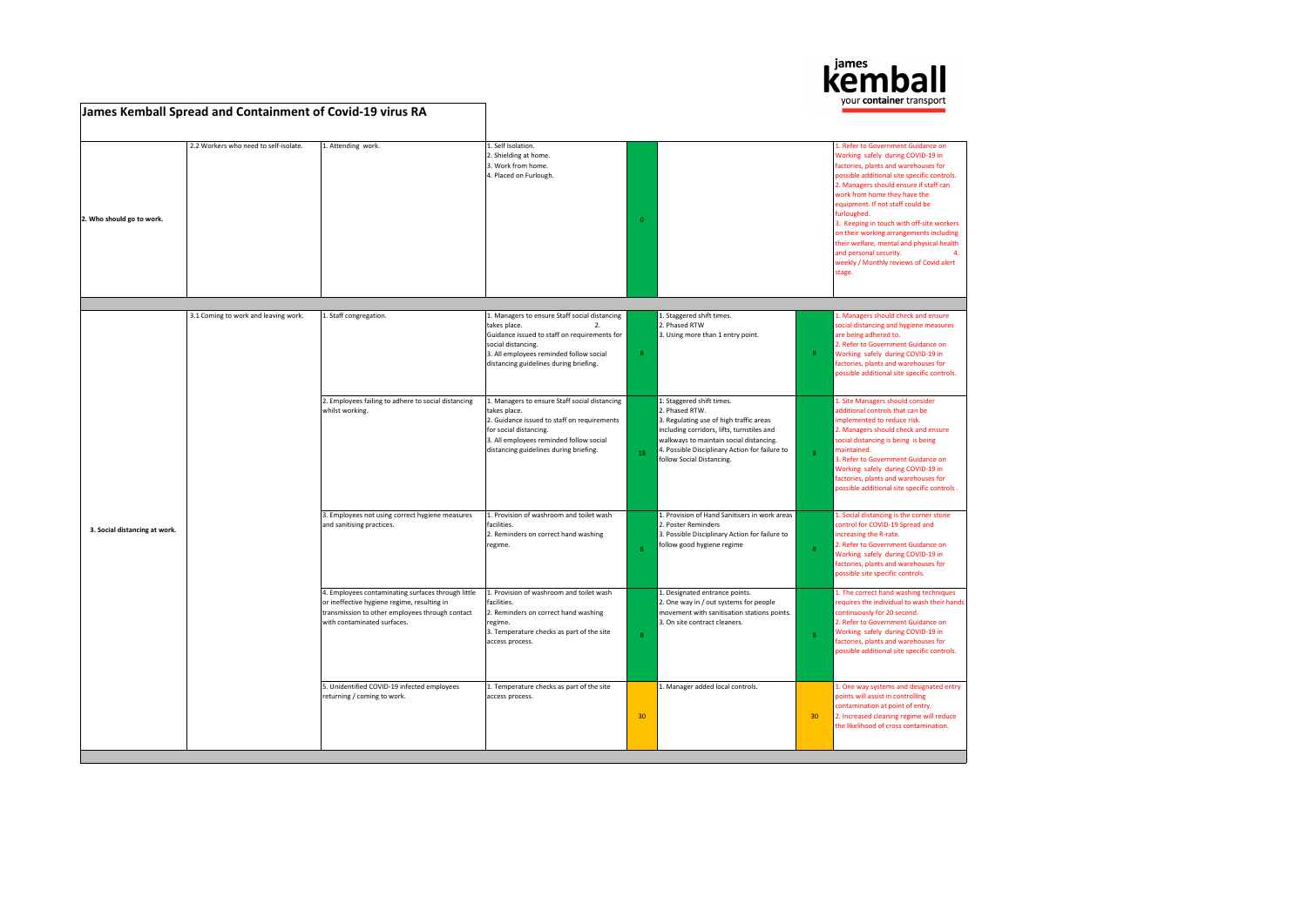

|                               | James Kemball Spread and Containment of Covid-19 virus RA |                                                                                                                                                                                      |                                                                                                                                                                                                                                              |                |                                                                                                                                                          |                | your <b>container</b> transport                                                                                                                                                                                                                                                                                                                                   |
|-------------------------------|-----------------------------------------------------------|--------------------------------------------------------------------------------------------------------------------------------------------------------------------------------------|----------------------------------------------------------------------------------------------------------------------------------------------------------------------------------------------------------------------------------------------|----------------|----------------------------------------------------------------------------------------------------------------------------------------------------------|----------------|-------------------------------------------------------------------------------------------------------------------------------------------------------------------------------------------------------------------------------------------------------------------------------------------------------------------------------------------------------------------|
|                               | 3.2 Moving around buildings and<br>worksites.             | 1. Staff congregation.                                                                                                                                                               | 1. Managers to ensure Staff social distancing<br>takes place.<br>$\overline{2}$ .<br>Guidance issued to staff on requirements for<br>social distancing.<br>3. All employees reminded follow social<br>distancing guidelines during briefing. | 8              | 1. Staggered shift times.<br>2. Phased RTW<br>3. Using more than 1 entry point.                                                                          | 8              | 1. Managers should check and ensure<br>social distancing and hygiene measures<br>are being adhered to.<br>2. Refer to Government Guidance on<br>Working safely during COVID-19 in<br>factories, plants and warehouses for<br>possible additional site specific controls.                                                                                          |
|                               |                                                           | 2. Employees failing to adhere to social distancing<br>whilst working.                                                                                                               | 1. Managers to ensure Staff social distancing<br>takes place.<br>2. Guidance issued to staff on requirements<br>for social distancing.<br>3. All employees reminded follow social<br>distancing guidelines during briefing.                  | $\Delta$       | 1. Staggered shift times.<br>2. Phased RTW.<br>3. Possible Disciplinary Action for failure to<br>follow Social Distancing.                               | $\overline{4}$ | 1. Site Managers should consider<br>additional controls that can be<br>implemented to reduce risk.<br>2. Managers should check and ensure<br>social distancing is being is being<br>maintained.<br>3. Refer to Government Guidance on<br>Working safely during COVID-19 in<br>factories, plants and warehouses for<br>possible additional site specific controls. |
| 3. Social distancing at work. |                                                           | 3. Employees not using correct hygiene measures<br>and sanitising practices.                                                                                                         | 1. Provision of washroom and toilet wash<br>facilities.<br>2. Reminders on correct hand washing<br>regime.                                                                                                                                   | $\Delta$       | 1. Provision of Hand Sanitisers in work areas<br>2. Poster Reminders<br>3. Possible Disciplinary Action for failure to<br>follow good hygiene regime     | $\overline{a}$ | 1. The correct hand washing techniques<br>requires the individual to wash their hands<br>continuously for 20 seconds.<br>2. Refer to Government Guidance on<br>Working safely during COVID-19 in<br>factories, plants and warehouses for<br>possible additional site specific controls.                                                                           |
|                               |                                                           | 4. Employees contaminating surfaces through little<br>or ineffective hygiene regime, resulting in<br>transmission to other employees, through contact<br>with contaminated surfaces. | 1. Provision of washroom and toilet wash<br>facilities.<br>2. Reminders on correct hand washing<br>regime.<br>3. Temperature checks as part of the site<br>access process.                                                                   | $\overline{4}$ | 1. Designated entrance points.<br>2. One way in / out systems for people<br>movement with sanitisation stations points.<br>3. On site contract cleaners. | 4 <sup>1</sup> | 1. One way systems and designated entry<br>points will assist in controlling<br>contamination at point of entry.<br>2. Increased cleaning regime will reduce<br>the likelihood of cross contamination.                                                                                                                                                            |
|                               |                                                           | 5. Unidentified COVID-19 infected employees<br>returning / coming to work.                                                                                                           | 1. Temperature checks as part of the site<br>access process                                                                                                                                                                                  | 30             | 1. Manager added local or site specific<br>controls.                                                                                                     | 30             | 1. Temperature checks should be<br>conducted on all Uniserve sites                                                                                                                                                                                                                                                                                                |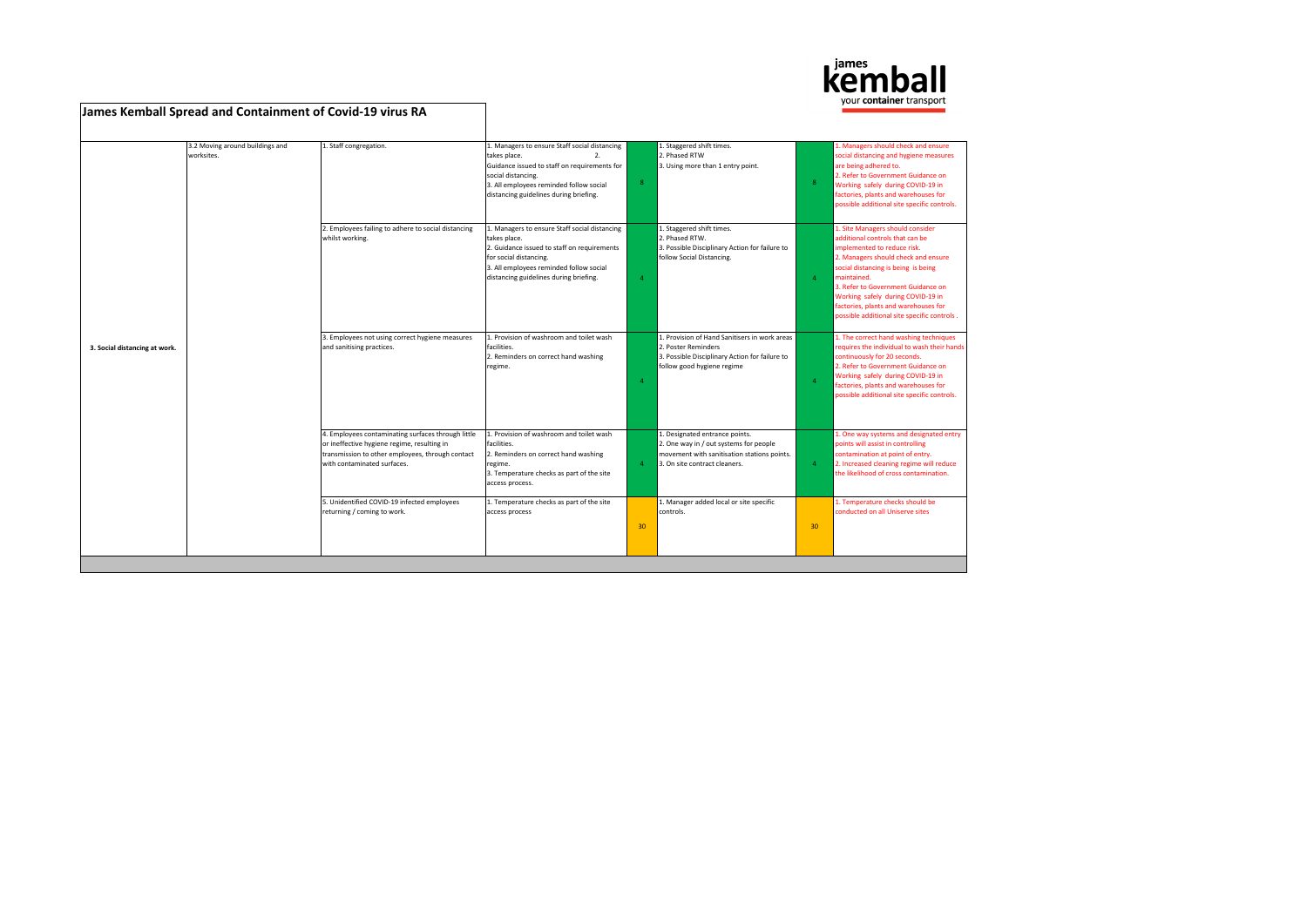

|                               | James Kemball Spread and Containment of Covid-19 virus RA |                                                                            |                                                                                                                                                                                                                                                       |    |                                                                                                                                                                                                                                                                                       |                 | your container transport                                                                                                                                                                                                                                                                                                                                                                                                                  |
|-------------------------------|-----------------------------------------------------------|----------------------------------------------------------------------------|-------------------------------------------------------------------------------------------------------------------------------------------------------------------------------------------------------------------------------------------------------|----|---------------------------------------------------------------------------------------------------------------------------------------------------------------------------------------------------------------------------------------------------------------------------------------|-----------------|-------------------------------------------------------------------------------------------------------------------------------------------------------------------------------------------------------------------------------------------------------------------------------------------------------------------------------------------------------------------------------------------------------------------------------------------|
|                               | 3.3 Workplaces and workstations.                          | 1. Staff congregation.                                                     | 1. Managers to ensure Staff social distancing<br>takes place.<br>$\overline{2}$ .<br>Guidance issued to staff on requirements for<br>social distancing.<br>3. All employees reminded follow social<br>distancing guidelines during briefing.          | 30 | 1. Staggered shift times.<br>2. Phased RTW<br>3. Using more than 1 entry point.<br>4. Posters in place<br>5. Removal of spare office furniture                                                                                                                                        | 12 <sup>7</sup> | . Site Managers should consider<br>additional controls that can be<br>implemented to reduce risk.<br>2. Managers should check and ensure<br>social distancing is being is being<br>maintained.<br>3. Refer to Government Guidance on<br>Working safely during COVID-19 in<br>factories, plants and warehouses for<br>possible additional site specific controls.                                                                          |
|                               |                                                           | 2. Employees failing to adhere to social distancing<br>whilst working.     | 1. Managers to ensure Staff social distancing<br>takes place.<br>2. Guidance issued to staff on requirements<br>for social distancing.<br>3. All employees reminded follow social<br>distancing guidelines during briefing.                           | 18 | 1. Staggered shift times.<br>2. Phased RTW.<br>3. Possible Disciplinary Action for failure to<br>follow Social Distancing.                                                                                                                                                            | 18              | 1. Social distancing is the corner stone<br>control for COVID-19 Spread and<br>increasing the R-rate<br>2. Refer to Government Guidance on<br>Working safely during COVID-19 in<br>factories, plants and warehouses for<br>possible site specific controls                                                                                                                                                                                |
| 3. Social distancing at work. |                                                           | 3. Unable to follow social distancing due to<br>workstation layout.        | 1. Positioning of screens or barriers to<br>separate people from each other.<br>2. Using back-to-back or side-to-side working<br>(rather than face-to-face) whenever possible.<br>3. Reducing the number of people in the<br>office (Shift rotation). | 40 | 1. Avoiding use of hot desks and spaces and,<br>where that is not possible, for example, call<br>centres or training facilities, cleaning<br>workstations between different occupants<br>including shared equipment.<br>2. Install plastic screens inbetween<br>operators and drivers | 12 <sup>7</sup> | 1. Site managers should, so far as is<br>reasonably practicable, alter existing<br>workstations and surrounding areas, to<br>enable social distancing.<br>2. Site managers should consider the use<br>of other, unoccupied areas within the site<br>to reduce proximity of workers.<br>3. Refer to Government Guidance on<br>Working safely during COVID-19 in<br>factories, plants and warehouses for<br>possible site specific controls |
|                               |                                                           | 4. Handling of shared equipment that has not been<br>sanitised.            | 1. Provision of washroom and toilet wash<br>facilities.<br>2. Reminders on correct hand washing<br>regime.                                                                                                                                            | 18 | 1. Provision of Hand Sanitisers in work<br>areas.<br>2. Poster Reminders.<br>3. Possible Disciplinary Action for failure to<br>follow good hygiene regime.<br>4. Only shared equipment are printers,<br>which are cleaned down the same time as<br>drivers counter                    | $\mathbf{R}$    | 1. The correct hand washing techniques<br>requires the individual to wash their hands<br>continuously for 20 seconds.<br>2. Refer to Government Guidance on<br>Working safely during COVID-19 in<br>factories, plants and warehouses for<br>possible additional site specific controls.                                                                                                                                                   |
|                               |                                                           | 6. Unidentified COVID-19 infected employees<br>returning / coming to work. | 1. Staff congregation.                                                                                                                                                                                                                                | 30 | 1. Manager added local or site specific<br>controls.                                                                                                                                                                                                                                  | 30 <sup>°</sup> | 1. Temperature checks should be<br>conducted on all Uniserve sites.                                                                                                                                                                                                                                                                                                                                                                       |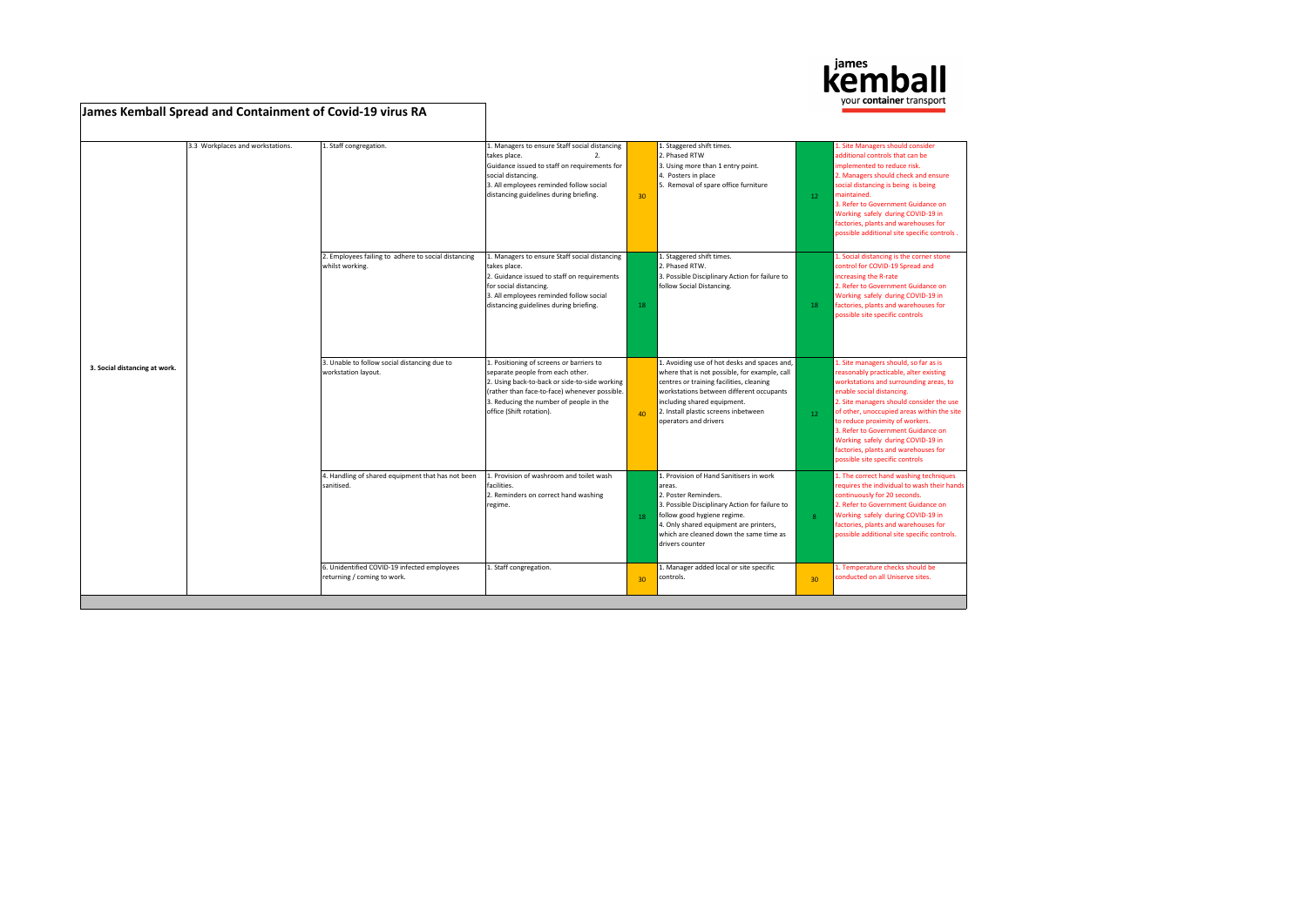

|                                                          | James Kemball Spread and Containment of Covid-19 virus RA |                                                                                                                                                                                                                    |                                                                                                                                                                                                                                                                                             |                |                                                                                                                                                                                                                                                                                                                                                                                                                              |                | vour <b>comanier</b> transport                                                                                                                                                                                                                                                          |
|----------------------------------------------------------|-----------------------------------------------------------|--------------------------------------------------------------------------------------------------------------------------------------------------------------------------------------------------------------------|---------------------------------------------------------------------------------------------------------------------------------------------------------------------------------------------------------------------------------------------------------------------------------------------|----------------|------------------------------------------------------------------------------------------------------------------------------------------------------------------------------------------------------------------------------------------------------------------------------------------------------------------------------------------------------------------------------------------------------------------------------|----------------|-----------------------------------------------------------------------------------------------------------------------------------------------------------------------------------------------------------------------------------------------------------------------------------------|
|                                                          | 3.5 common Areas.                                         | 1. Staff congregation.                                                                                                                                                                                             | 1. Managers to ensure Staff social distancing<br>takes place.<br>$\overline{2}$<br>Guidance issued to staff on requirements for<br>social distancing.<br>3. All employees reminded follow social<br>distancing guidelines during briefing.                                                  | 24             | 1. Staggered shift times.<br>2. Reduce access to rest areas.<br>3. Ensuring Social Distancing and limiting<br>one person at a time in staff kitchen &<br>drivers restroom                                                                                                                                                                                                                                                    | 18             | . Managers should check and ensure<br>social distancing and hygiene measures<br>are being adhered to.<br>2. Refer to Government Guidance on<br>Working safely during COVID-19 in<br>factories, plants and warehouses for<br>possible additional site specific controls.                 |
|                                                          |                                                           | 2. Employees failing to adhere to social distancing<br>whilst working.                                                                                                                                             | 1. Managers to ensure Staff social distancing<br>takes place.<br>2. Guidance issued to staff on requirements<br>for social distancing.<br>3. All employees reminded follow social<br>distancing guidelines during briefing.                                                                 | $\overline{4}$ | 1. Staggered shift times.<br>2. Regulating use of high traffic areas<br>including corridors, lifts turnstiles and<br>walkways to maintain social distancing<br>3. Possible Disciplinary Action for failure to<br>follow Social Distancing                                                                                                                                                                                    | $\overline{4}$ | 1. Social distancing is the corner stone<br>control for COVID-19 Spread and<br>ncreasing the R-rate.<br>. Refer to Government Guidance on<br>Working safely during COVID-19 in<br>factories, plants and warehouses for<br>possible site specific controls.                              |
| 3. Social distancing at work.                            |                                                           | 3. Employees not using correct hygiene measures<br>and sanitising practices.                                                                                                                                       | 1. Provision of washroom and toilet wash<br>facilities.<br>2. Reminders on correct hand washing<br>regime.                                                                                                                                                                                  |                | 1. Provision of Hand Sanitisers in work<br>areas.<br>2. Poster Reminders.<br>3. Possible Disciplinary Action for failure to<br>follow good hygiene regime.                                                                                                                                                                                                                                                                   | $\Delta$       | 1. The correct hand washing techniques<br>requires the individual to wash their hands<br>continuously for 20 seconds.<br>2. Refer to Government Guidance on<br>Working safely during COVID-19 in<br>factories, plants and warehouses for<br>possible additional site specific controls. |
|                                                          |                                                           | 4. Employees contaminating surfaces through little<br>or ineffective hygiene regime, resulting in<br>transmission to other employees, through contact<br>with contaminated surfaces.                               | 1. Provision of washroom and toilet wash<br>facilities.<br>2. Reminders on correct hand washing<br>regime.<br>3. Temperature checks as part of the site<br>access process.                                                                                                                  | $\overline{A}$ | 1. Designated entrance points.<br>2. One way in / out systems for people<br>movement with sanitisation stations points.<br>3. On site contract cleaners.                                                                                                                                                                                                                                                                     | $\overline{4}$ | 1. One way systems and designated entry<br>points will assist in controlling<br>contamination at point of entry.<br>2. Increased cleaning regime will reduce<br>the likelihood of cross contamination                                                                                   |
|                                                          |                                                           | 5. Unidentified COVID-19 infected employees<br>returning / coming to work.                                                                                                                                         | 1. Temperature checks as part of the site<br>access process                                                                                                                                                                                                                                 | 30             | 1. Manager added local or site specific<br>controls                                                                                                                                                                                                                                                                                                                                                                          | 30             | 1. Temperature checks should be<br>conducted on all Uniserve sites                                                                                                                                                                                                                      |
|                                                          |                                                           |                                                                                                                                                                                                                    |                                                                                                                                                                                                                                                                                             |                |                                                                                                                                                                                                                                                                                                                                                                                                                              |                |                                                                                                                                                                                                                                                                                         |
| 3. Social distancing at work.                            | 3.6 Accidents, Security and other incidents               | In an emergency, for example, an accident or fire,<br>people do not have to stay 2m apart if it would be<br>unsafe.                                                                                                | 1. People involved in the provision of<br>assistance to others should pay particular<br>attention to sanitation measures immediately<br>afterwards including washing hands.<br>2. Person giving assistance, ie, First Aider /<br>Fire Marshal should wear face covering.                    |                | 1. Review and update of emergency<br>evacuation procedure to include social<br>distancing measure.<br>2. Appropriate signage displayed alongside<br>First Aid stations.<br>3. All<br>First Aiders and Fire Wardens should be<br>informed of social distancing guidelines<br>during incident.<br>4. Face Masks to be added to the office First<br>Aid Kits<br>5. Ensure face masks are worn during an<br>emergency evacuation | $\overline{2}$ | . Managers should ensure social<br>distancing and hygiene measures are<br>being adhered to once the incident is over.<br>2. Refer to Government Guidance on<br>Working safely during COVID-19 in<br>factories, plants and warehouses for<br>possible additional site specific controls. |
|                                                          |                                                           |                                                                                                                                                                                                                    |                                                                                                                                                                                                                                                                                             |                |                                                                                                                                                                                                                                                                                                                                                                                                                              |                |                                                                                                                                                                                                                                                                                         |
| 4. Managing your customers,<br>visitors and contractors. | 4.2. Providing and explaining available<br>Guidance.      | 1. Customers, Visitors and Contractors not having a<br>clear understanding of what is required of them<br>while they are on site regarding social distancing and informative signage.<br>correct hygiene measures. | 1. Displaying of signed "Staying COVID-19<br>Secure in 2020" posters and other<br>2. Providing clear guidance on social<br>distancing and hygiene to people on arrival,<br>for example, signage or visual aids and<br>before arrival, for example, by phone, on the<br>website or by email. | $\overline{a}$ | 1. Review ATW and visitor permits to<br>include guidance on social distancing and<br>sanitation good practice.<br>$\overline{2}$<br>Notices on Social Distancing will be sent to<br>all Contractors                                                                                                                                                                                                                          | $\overline{4}$ | 1. Managers should check and ensure<br>social distancing and hygiene measures<br>information posters and other guidance is<br>displayed and updated as required.                                                                                                                        |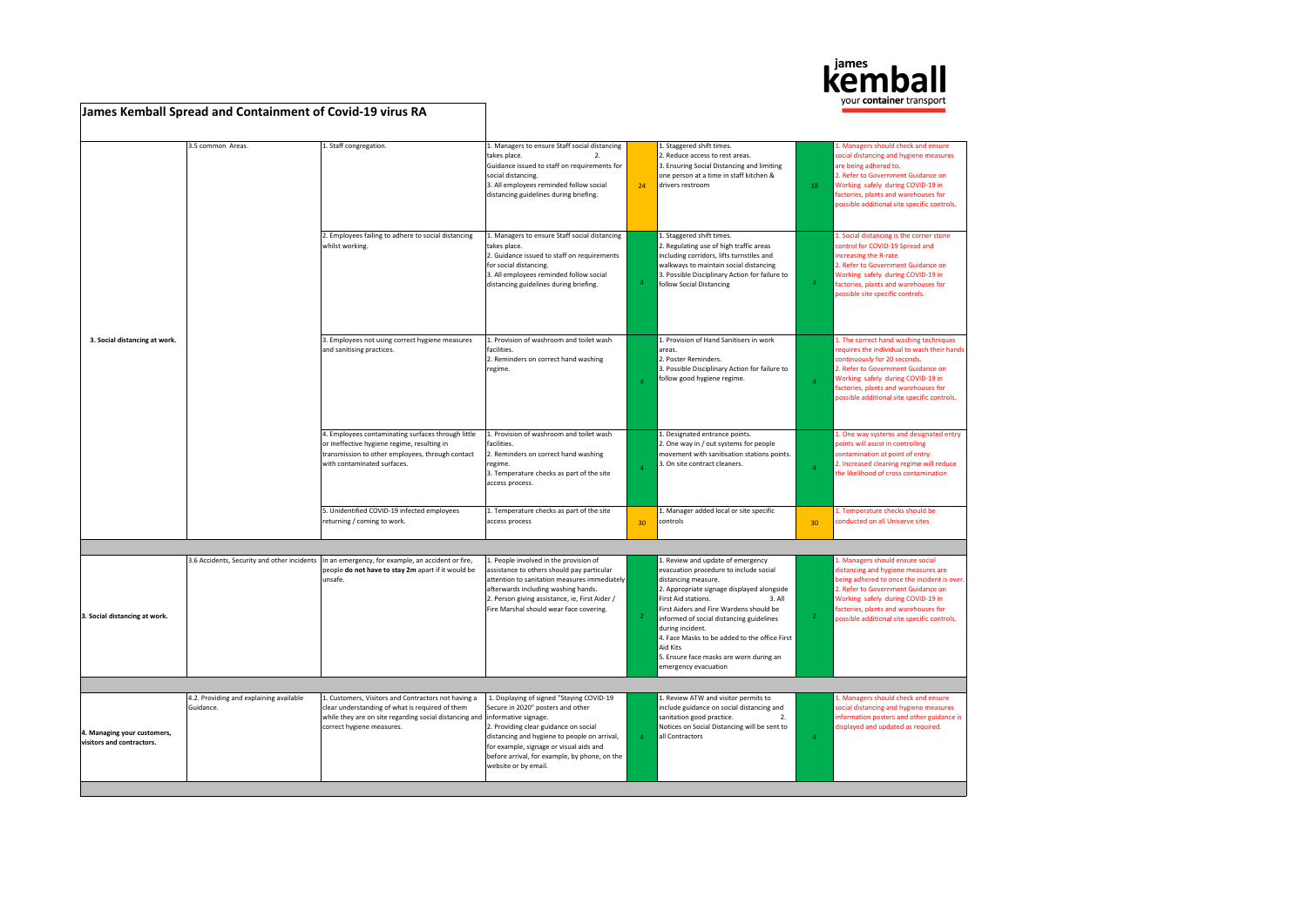

## 5.2 Keeping the workplace clean 4. Employees contaminating surfaces through little or ineffective hygiene regime, resulting in transmission to employees, through contact with contaminated surfaces. 1. Frequent cleaning of objects and surfaces that are touched regularly, such as door andles and keyboards, and making sure there are adequate disposal arrangements. 2. Limiting or restricting use of high-touch items and equipment, for example, printers. 3. Provision of washroom and toilet wash facilities. 4. Reminders on correct hand washing regime. 3. Clearing workspaces and emoving waste and belongings from the work area at the end of a shift. 30 1. Specific areas added to managers safety tour document to ensure area is correctly<br>cleaned. 2. cleaned. 2. Aircon is kept turned off unless absolutely necessary. Doors remain open for ventilation purposes 18 1. Managers should check and ensure en clean has been carried out before **re**use of the area and that sanitation station e<br>The available, including guidance. 2. If you are cleaning after a known or spected case ofCOVID-19 then you should Refer to Government Guidance on Working safely during COVID-19 in factories, plants and warehouses for ssible additional site specific controls refer to the specific guidance. **5. Cleaning the workplace.** 5.3 Hygiene - Handwashing, Sanitation facilities and toilets. 1. Employees not using correct hygiene measures and sanitising practices. 1. Using signs and posters to build awareness of good hand washing technique. 2. Provision of washroom and toilet wash facilities. 3. Providing hand sanitiser in multiple locations in addition to washrooms. 4. Setting clear use and cleaning guidance for toilets to ensure they are kept clean and social distancing is achieved as much as possible. 5. Increase handwashing frequency. 6. Avoid touching your face and to cough or neeze into a tissue which is binned safely, or nto your arm if a tissue is not available. 36 1. Paper hand towels already in place as an alternative to hand dryers in handwashing<br>facilities. 2. Limit the 2. Limit the Drivers washroom to 2 people maximum 3. Ensure Hand Sanitiser at Drivers Washroom 16 The correct hand washing technique equires the individual to wash their han tinuously for 20 seconds. 2. Refer to Government Guidance on orking safely during COVID-19 in ctories, plants and warehouses for ssible additional site specific controls 1. Staff congregation. 1. Managers to ensure Staff social distancing<br>takes place 2 takes place. iuidance issued to staff on requirements for social distancing. 3. All employees reminded follow social istancing guidelines during briefing.  $\begin{array}{|c|c|}\n\hline\n36\n\end{array}$ 1. Paper hand towels already in place as an alternative to hand dryers in handwashing facilities. 2. Limit the Drivers washroom to 2 people maximum 2000 Cash Cannon to 2 people mail<br>3. Ensure Hand Sanitiser at Drivers<br>Washroom Washroom and the state of the state of the state of the state of the state of the state of the state of the state of the state of the state of the state of the state of the state of the state of the state of the state of t 1. Social distancing is the corner stone ntrol for COVID-19 Spread and creasing the R-rate. 2. Refer to Government Guidance on Working safely during COVID-19 in ctories, plants and warehouses for possible site specific controls. 2. Employees failing to adhere to social distancing whilst working. 1. Managers to ensure Staff social distancing takes place. 2. Guidance issued to staff on requirements for social distancing. 3. All employees reminded follow social distancing guidelines during briefing. 36 1. Limit the Drivers washroom to 2 people maximum. 2. Poster Rimders 3. Possible Disciplinary Action for failure to follow Social Distancing. . Social distancing is the corner ston ntrol for COVID-19 Spread and increasing the R-rate. 2. Refer to Government Guidance on Working safely during COVID-19 in actories, plants and warehouses for ssible site specific controls. 3. Employees not using correct hygiene measures and sanitising practices. 1. Provision of washroom and toilet wash facilities. 2. Reminders on correct hand washing egime 8 1. Provision of Hand Sanitisers in work areas. 2. Poster Reminders. 3. Possible Disciplinary Action for failure to follow good hygiene regime 1. The correct hand washing techniques equires the individual to wash their han ously for 20 seconds 2. Refer to Government Guidance on orking safely during COVID-19 in ctories, plants and warehouses for possible additional site specific controls 5. Unidentified COVID-19 infected employees returning / coming to work. 1. Temperature checks as part of the site access process 30 Manager added local or site specific controls 30 5.5 Merchandise and other materials onsite. 1. Handling of shared equipment that has not been sanitised. 1. Cleaning procedures for the parts of shared equipment you touched after each use (vehicles, pallet trucks and forklift 12 1. Increased schedule for company vehicle cleaning. 2. Use of face covering.  $12$ Temperature checks should be ducted on all Uniserve sites **5. Cleaning the workplace.** 5.4 Changing rooms and Showers.

trucks).

**James Kemball Spread and Containment of Covid-19 virus RA**